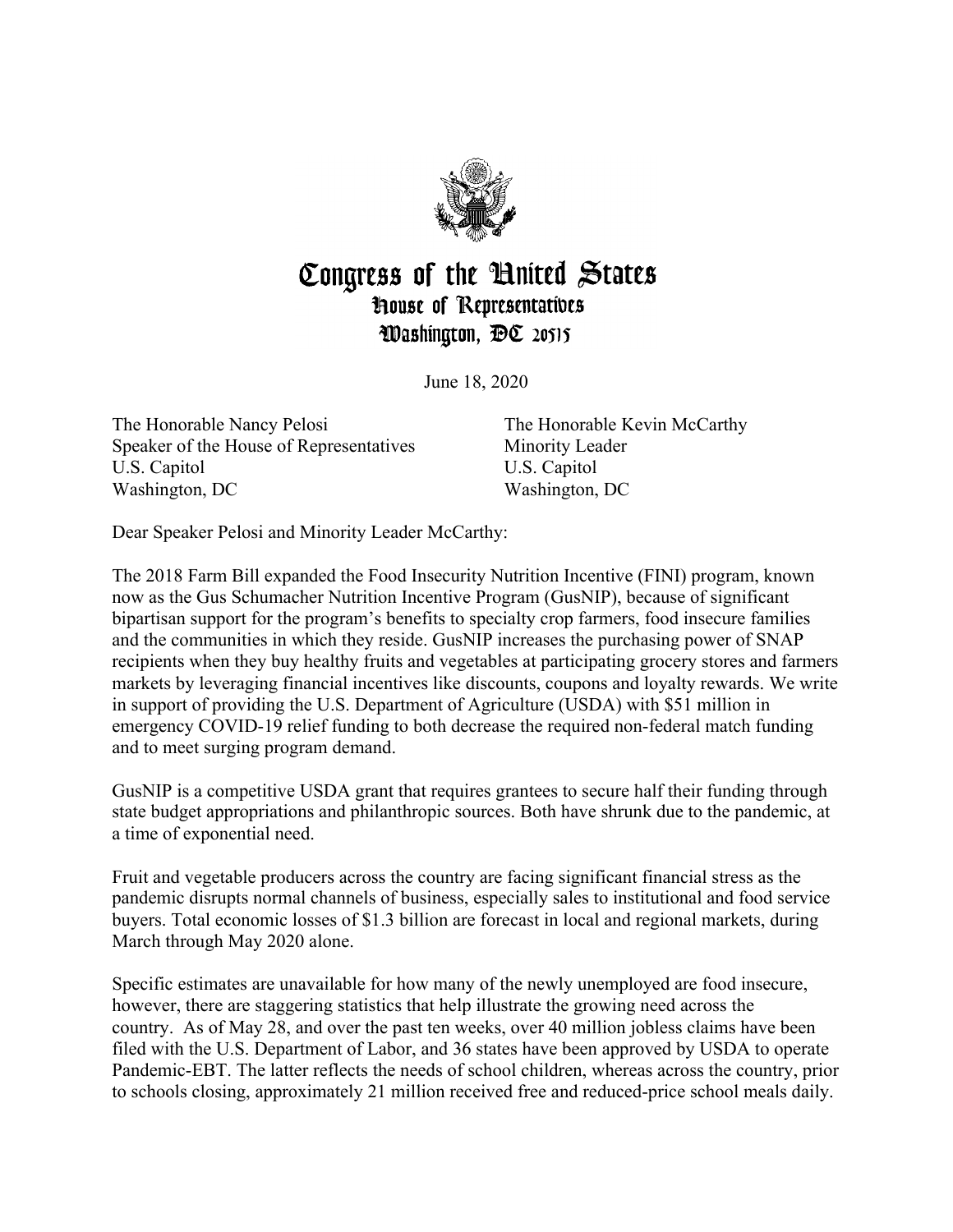GusNIP stretches families' food budgets, incentivizes healthier options and stimulates the economy. Without an emergency increase, GusNIP grantees will be faced with exhausted funding exactly at the time they are most needed in the recovery phase of the pandemic. We urge Congress to expand USDA's match at this critically important time by providing \$51 million in emergency funding into this effective nutrition incentive program.

Sincerely,

Daniel & Kielee Min

Daniel T. Kildee MEMBER OF CONGRESS

Rick Crawford MEMBER OF CONGRESS

 $/\mathrm{s}/$ 

Ralph Abraham, M.D. MEMBER OF CONGRESS

 $/\mathrm{s}/$ 

Don Bacon

 $/\mathrm{s}/$ 

Alma S. Adams, Ph.D. MEMBER OF CONGRESS

 $/\mathrm{s}/$ Brendan F. Boyle MEMBER OF CONGRESS

 $/\mathrm{s}/$ Anthony Brindisi MEMBER OF CONGRESS

 $/\mathrm{s}/$ Julia Brownley MEMBER OF CONGRESS

 $/\mathrm{s}/$ 

Cheri Bustos MEMBER OF CONGRESS  $/\mathrm{s}/$ 

MEMBER OF CONGRESS

Jim R. Baird MEMBER OF CONGRESS

 $/\mathrm{s}/$ 

Rodney Davis MEMBER OF CONGRESS

 $/\mathrm{s}/$ 

Brian Fitzpatrick MEMBER OF CONGRESS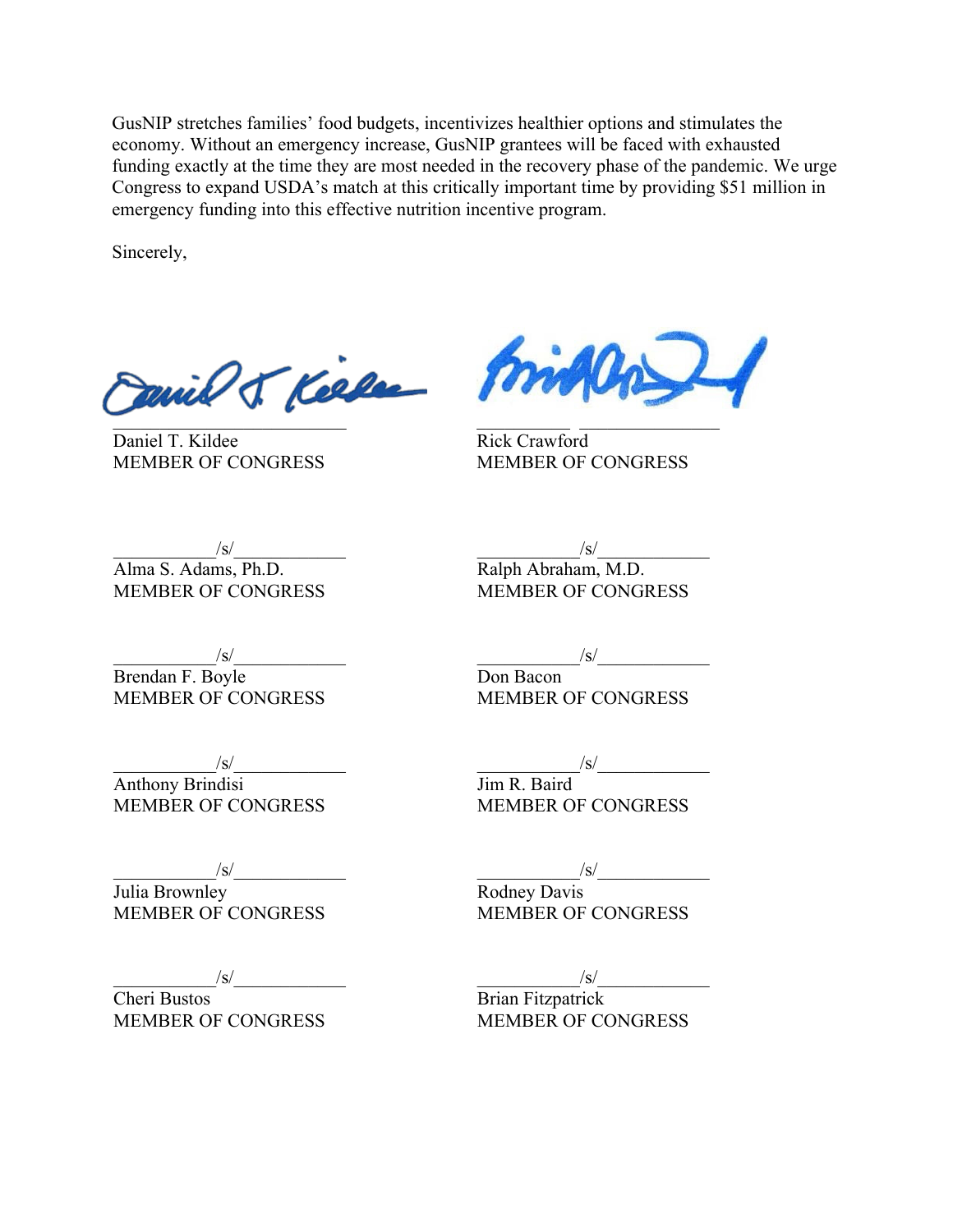$/\mathrm{s}/$ G. K. Butterfield MEMBER OF CONGRESS

 $/\mathrm{s}/$ 

Salud Carbajal MEMBER OF CONGRESS

 $/\mathrm{s}/$ 

Ed Case MEMBER OF CONGRESS

 $/\mathrm{s}/$ 

David N. Cicilline MEMBER OF CONGRESS

 $/\mathrm{s}/$ 

J. Luis Correa MEMBER OF CONGRESS

 $/\mathrm{s}/$ 

TJ Cox MEMBER OF CONGRESS

 $/\mathrm{s}/$ Jason Crow MEMBER OF CONGRESS

 $/\mathrm{s}/$ 

Suzan DelBene MEMBER OF CONGRESS

 $/\mathrm{s}/$ 

Antonio Delgado MEMBER OF CONGRESS  $/\mathrm{s}/$ 

Jeff Fortenberry MEMBER OF CONGRESS

 $/\mathrm{s}/$ 

French Hill MEMBER OF CONGRESS

 $/\mathrm{s}/$ 

Dusty Johnson MEMBER OF CONGRESS

 $/\mathrm{s}/$ 

John Katko MEMBER OF CONGRESS

 $/\mathrm{s}/$ 

Mike Kelly MEMBER OF CONGRESS

 $/\mathrm{s}/$ 

Peter T. King MEMBER OF CONGRESS

 $/\mathrm{s}/$ Roger Marshall, M.D. MEMBER OF CONGRESS

 $/\mathrm{s}/$ 

David B. McKinley, P.E. MEMBER OF CONGRESS

 $/\mathrm{s}/$ 

Cathy McMorris Rodgers MEMBER OF CONGRESS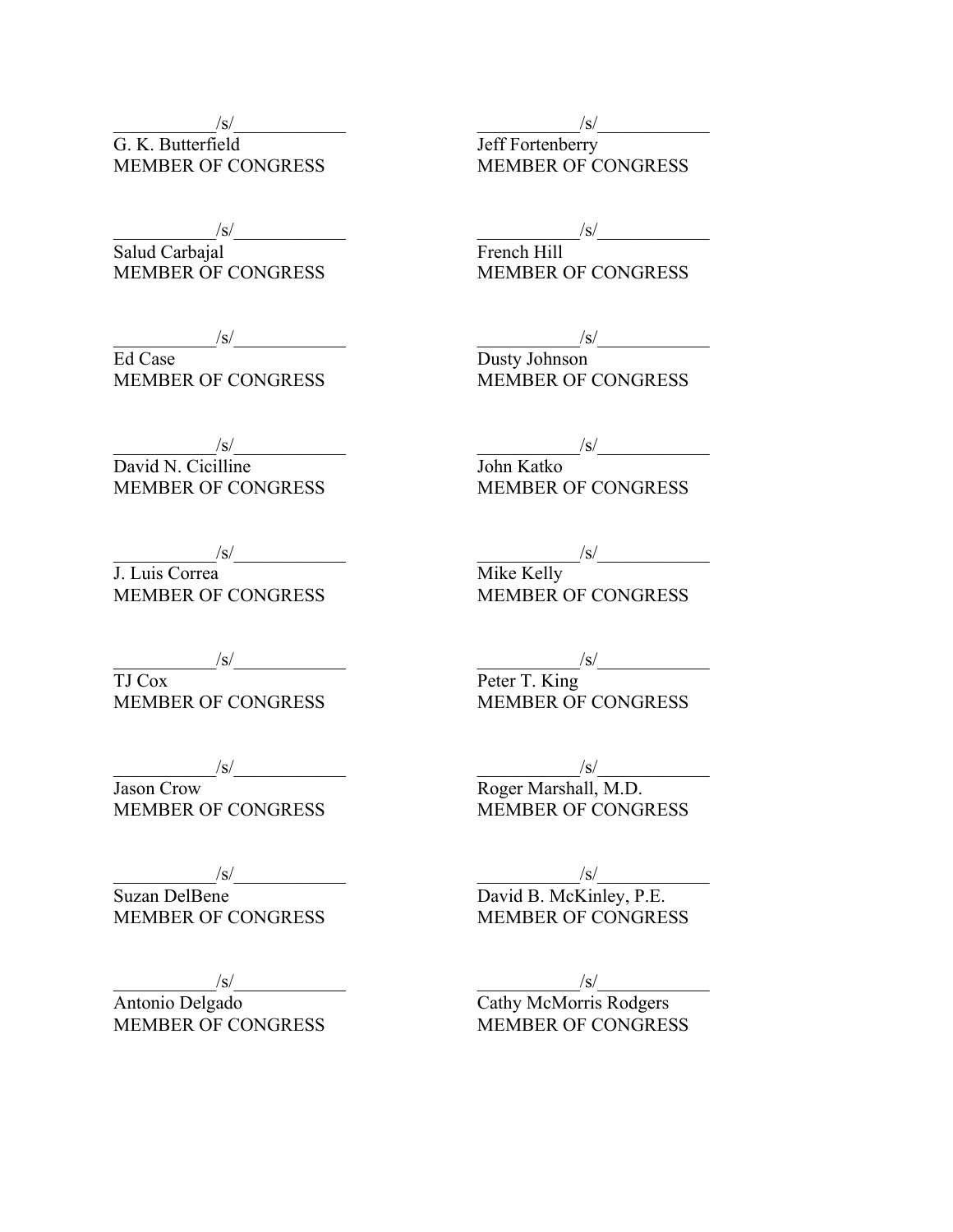$/\mathrm{s}/$ 

Val Demings MEMBER OF CONGRESS

 $/\mathrm{s}/$ 

Debbie Dingell MEMBER OF CONGRESS

 $/\mathrm{s}/$ 

Dwight Evans MEMBER OF CONGRESS

 $/\mathrm{s}/$ 

Bill Foster MEMBER OF CONGRESS

 $/\mathrm{s}/$ 

Marcia Fudge MEMBER OF CONGRESS

 $/\mathrm{s}/$ 

Jared Golden MEMBER OF CONGRESS

 $/\mathrm{s}/$ 

Josh Harder MEMBER OF CONGRESS

 $/\mathrm{s}/$ Denny Heck MEMBER OF CONGRESS

 $/\mathrm{s}/$ 

Sheila Jackson Lee MEMBER OF CONGRESS  $/\mathrm{s}/$ 

Carol D. Miller MEMBER OF CONGRESS

 $/\mathrm{s}/$ 

Dan Newhouse MEMBER OF CONGRESS

 $/\mathrm{s}/$ 

Austin Scott MEMBER OF CONGRESS

 $/\mathrm{s}/$ 

Mike Simpson MEMBER OF CONGRESS

 $/\mathrm{s}/$ Elise M. Stefanik MEMBER OF CONGRESS

 $/\mathrm{s}/$ 

Steve Stivers MEMBER OF CONGRESS

 $/\mathrm{s}/$ Glenn "G.T." Thompson MEMBER OF CONGRESS

 $/\mathrm{s}/$ 

Fred Upton MEMBER OF CONGRESS

 $/\mathrm{s}/$ 

Brad R. Wenstrup, D.P.M. MEMBER OF CONGRESS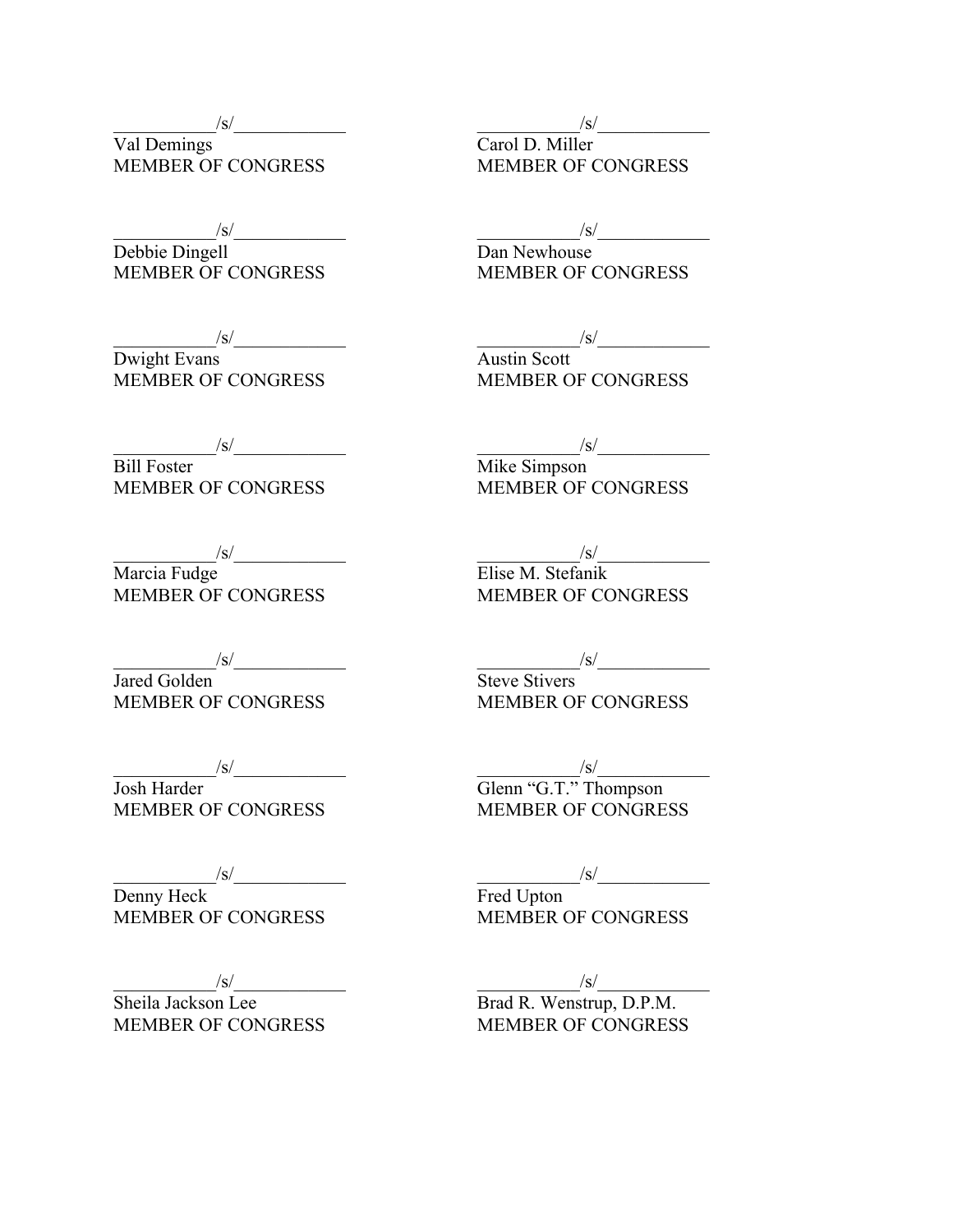$/\mathrm{s}/$ 

Doris Matsui MEMBER OF CONGRESS

 $/\mathrm{s}/$ 

James P. McGovern MEMBER OF CONGRESS

 $/\mathrm{s}/$ 

Jimmy Panetta MEMBER OF CONGRESS

 $/\mathrm{s}/$ 

Chris Pappas MEMBER OF CONGRESS

 $/\mathrm{s}/$ Donald M. Payne Jr. MEMBER OF CONGRESS

 $/\mathrm{s}/$ Ed Perlmutter MEMBER OF CONGRESS

 $/\mathrm{s}/$ Chellie Pingree MEMBER OF CONGRESS

 $/\mathrm{s}/$ Mark Pocan MEMBER OF CONGRESS

 $/\mathrm{s}/$ 

David Price MEMBER OF CONGRESS  $/\mathrm{s}/$ 

Joseph P. Kennedy, III MEMBER OF CONGRESS

 $/\mathrm{s}/$ 

Ro Khanna MEMBER OF CONGRESS

 $/\mathrm{s}/$ 

Derek Kilmer MEMBER OF CONGRESS

 $/\mathrm{s}/$ 

Ann McLane Kuster MEMBER OF CONGRESS

 $/\mathrm{s}/$ 

Conor Lamb MEMBER OF CONGRESS

 $/\mathrm{s}/$ 

Jim Langevin MEMBER OF CONGRESS

 $/\mathrm{s}/$ 

Andy Levin MEMBER OF CONGRESS

 $/\mathrm{s}/$ 

Alan Lowenthal MEMBER OF CONGRESS

 $/\mathrm{s}/$ 

Sean Maloney MEMBER OF CONGRESS